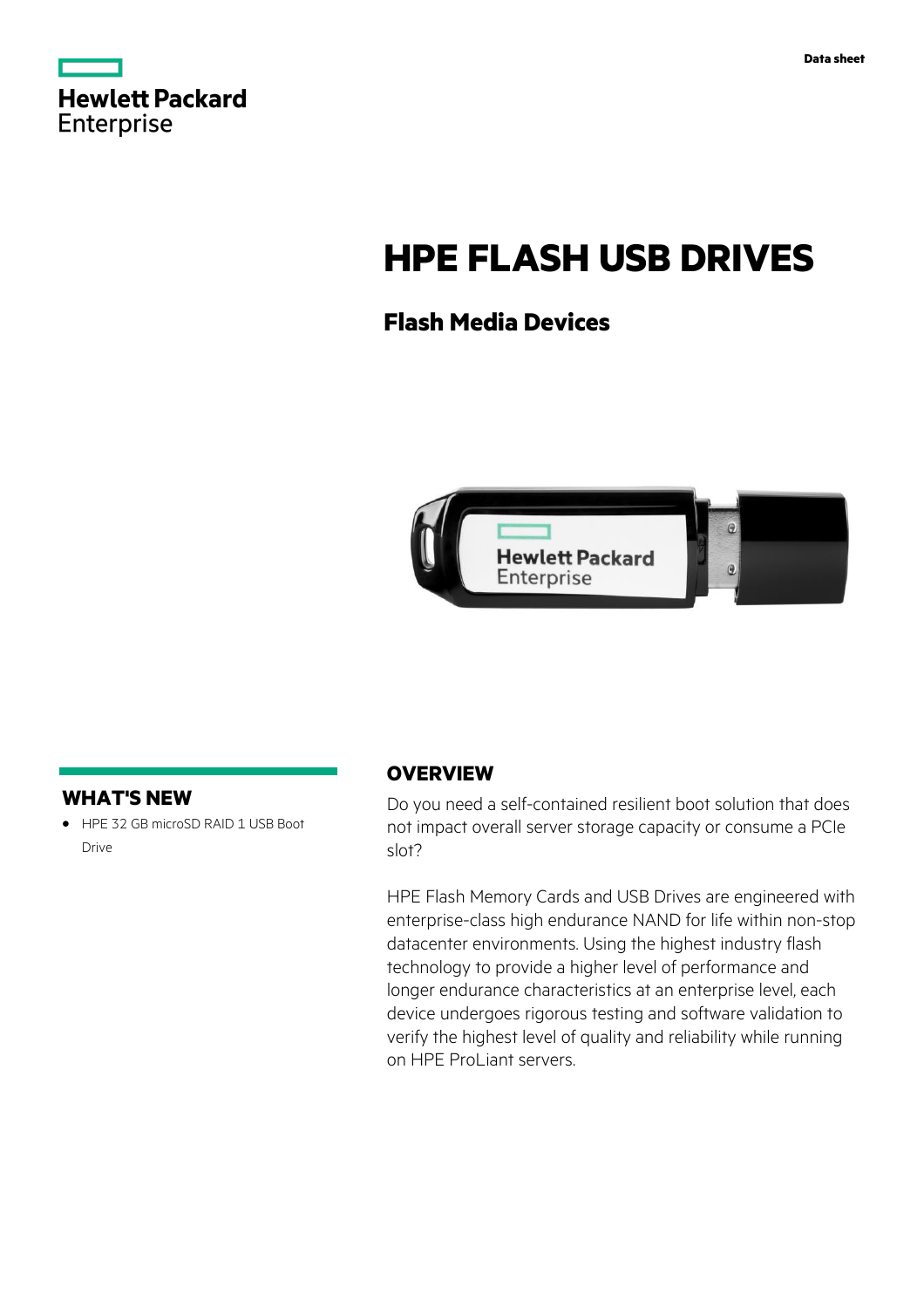#### **FEATURES**

#### **Low Cost RAID 1 Boot Solution for VMware Environments**

HPE USB Flash Drive with dual 32 GB microSD cards and on-board RAID 1.

Delivers a redundant OS boot without consuming server storage drive bays or consuming an internal PCIe slot.

Lower cost alternative to traditional boot methods that require multiple HDDs or SSDs with an array controller.

32 GB capacity supports VMware vSphere v6.5 and later deployments up to 8TiB (DRAM sizing of solution deployment).

Integrated on-board RAID 1 for customers requiring "dual boot" solution.

#### **Highly Reliable Enterprise–Class microSD Drives**

Utilizes high endurance 3D pSLC NAND.

Qualified and tested for use on HPE ProLiant Gen9, Gen10 and Gen10 Plus servers.

#### **HPE Qualified Options Meet High Reliability and Performance Demands**

HPE tests and qualifies these devices according to stringent guidelines with strict revision control on the controllers and actual flash memory. This provides utmost reliability and performance within HPE customer production environment.

### **Technical specifications HPE Flash USB Drives**

Warranty **Warranty HPE Flash Media Kits have a 1-year limited warranty regardless of the warranty period for the system in** which they are installed.